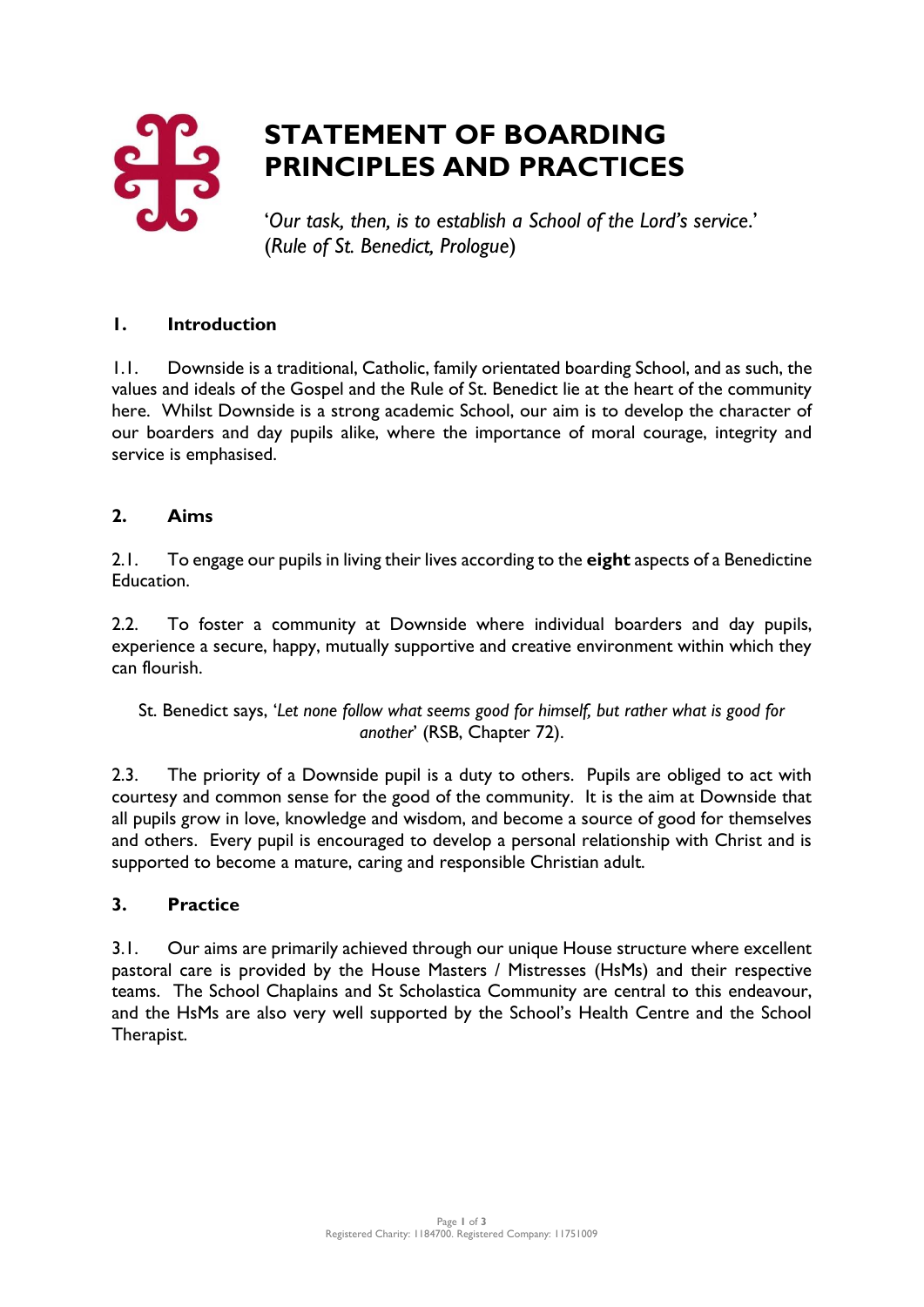3.2. The HsMs strive to develop mutual respect within their Houses and celebrate all cultures and diversity, ensuring that there is equality of opportunity for all of their pupils regardless of age, ethnicity, religious background or disability. As a boarding School, we have a full working week, supported by a rich programme of weekend activities, social occasions and other recreational opportunities. The pastoral team provide the support for pupils to develop life-long friendships, intellectual growth, their physical and mental wellbeing, confidence and self-awareness, yet at the same time ensure that their pupils learn to treat each other with kindness, sensitivity and respect, working tirelessly for the good of the others. Our responsibility is to develop the whole pupil, providing a rounded, holistic education, thereby preparing our pupils for life after School.

3.3. The Eight Aspects of a Benedictine Education can be found at Appendix 1 at the end of this document.

|                       | <b>Downside School Approval Record</b> |               |
|-----------------------|----------------------------------------|---------------|
|                       | <b>Person(s) Responsible</b>           | <b>Date</b>   |
| <b>Author</b>         | Director of Pastoral Care              | November 2014 |
| <b>Last Review</b>    | Director of Pastoral Care              | November 2021 |
| <b>Approving Body</b> | Senior Leadership Team                 | November 2021 |
| <b>Next Review</b>    | Director of Pastoral Care              | November 2022 |